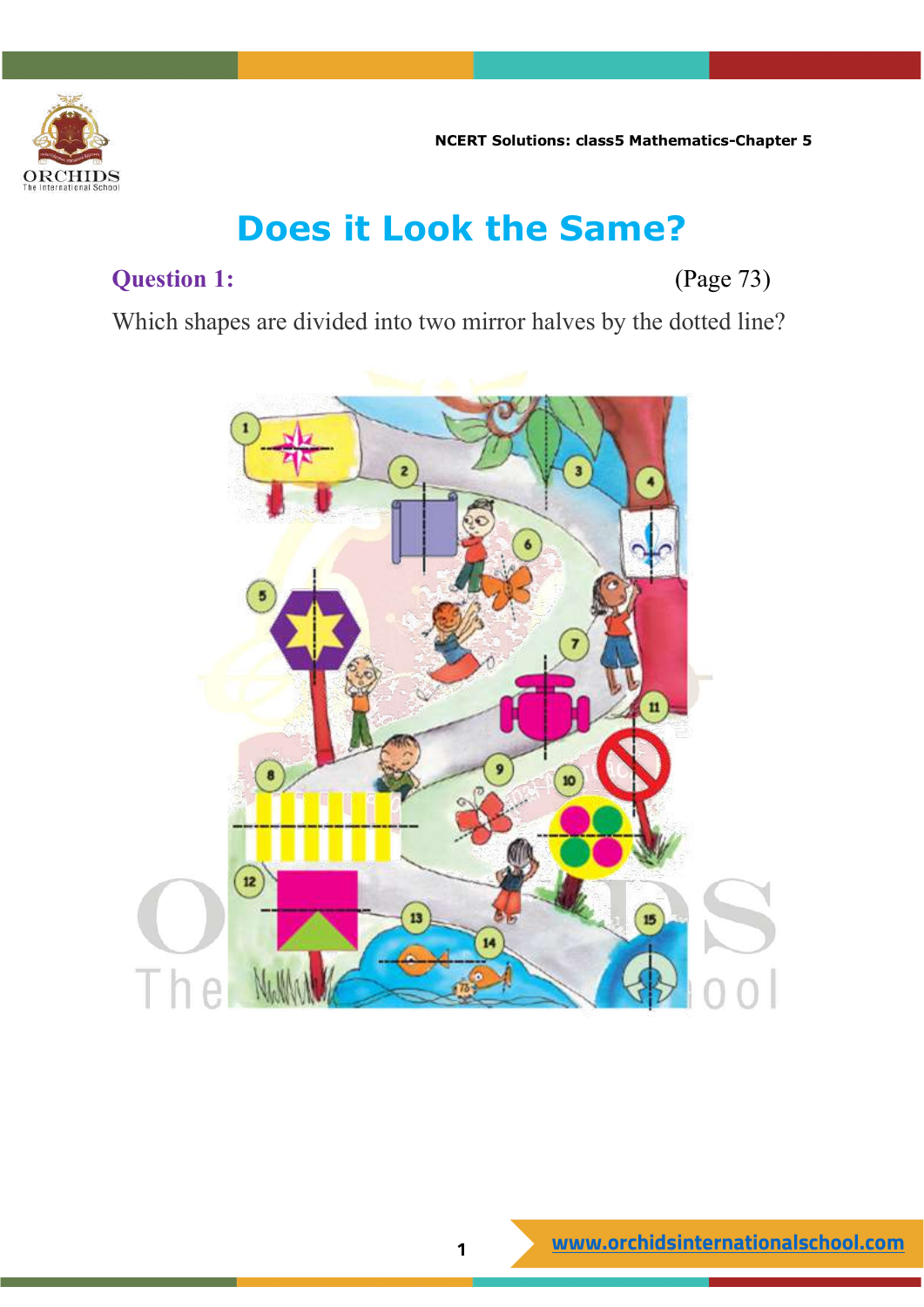

Observe the given shapes. Identify the shapes that are divided by the dotted line into two identical halves. The correct answer is:



#### **Question 2: C** (Page 74)

Look at the figure in the white box. On which of the dotted lines will you keep the mirror so that you get shape (b)? Also tell which part of the picture will be hidden when we keep the mirror on the dotted line.

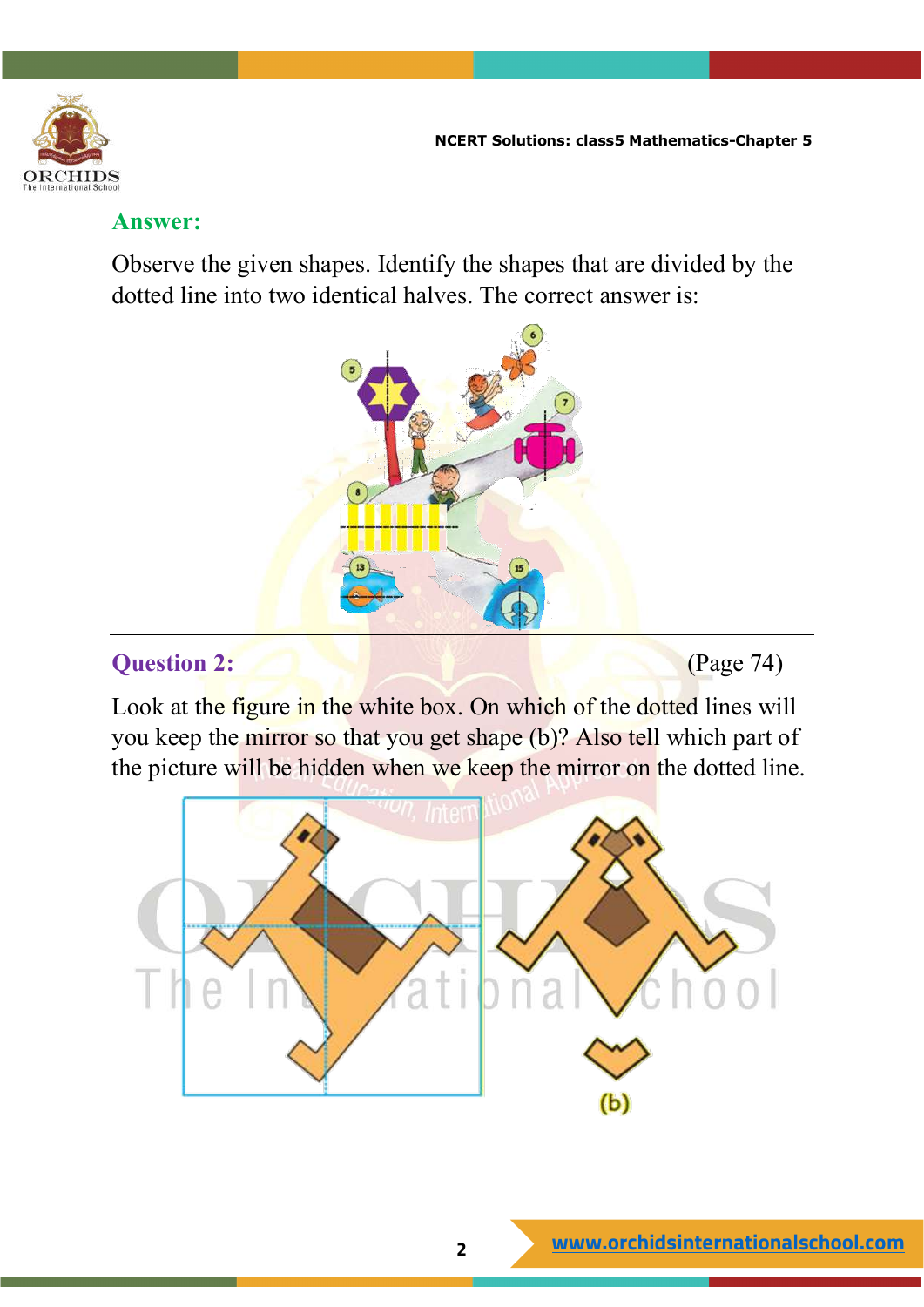

To get the image (b) you need to place the mirror on the vertical dotted line. The part of the picture to the right of the dotted line will be hidden.

## **Question 3:**

Now make a line on the white box to show where you will keep the Mirror Games mirror to get the picture next to it.

**a)**

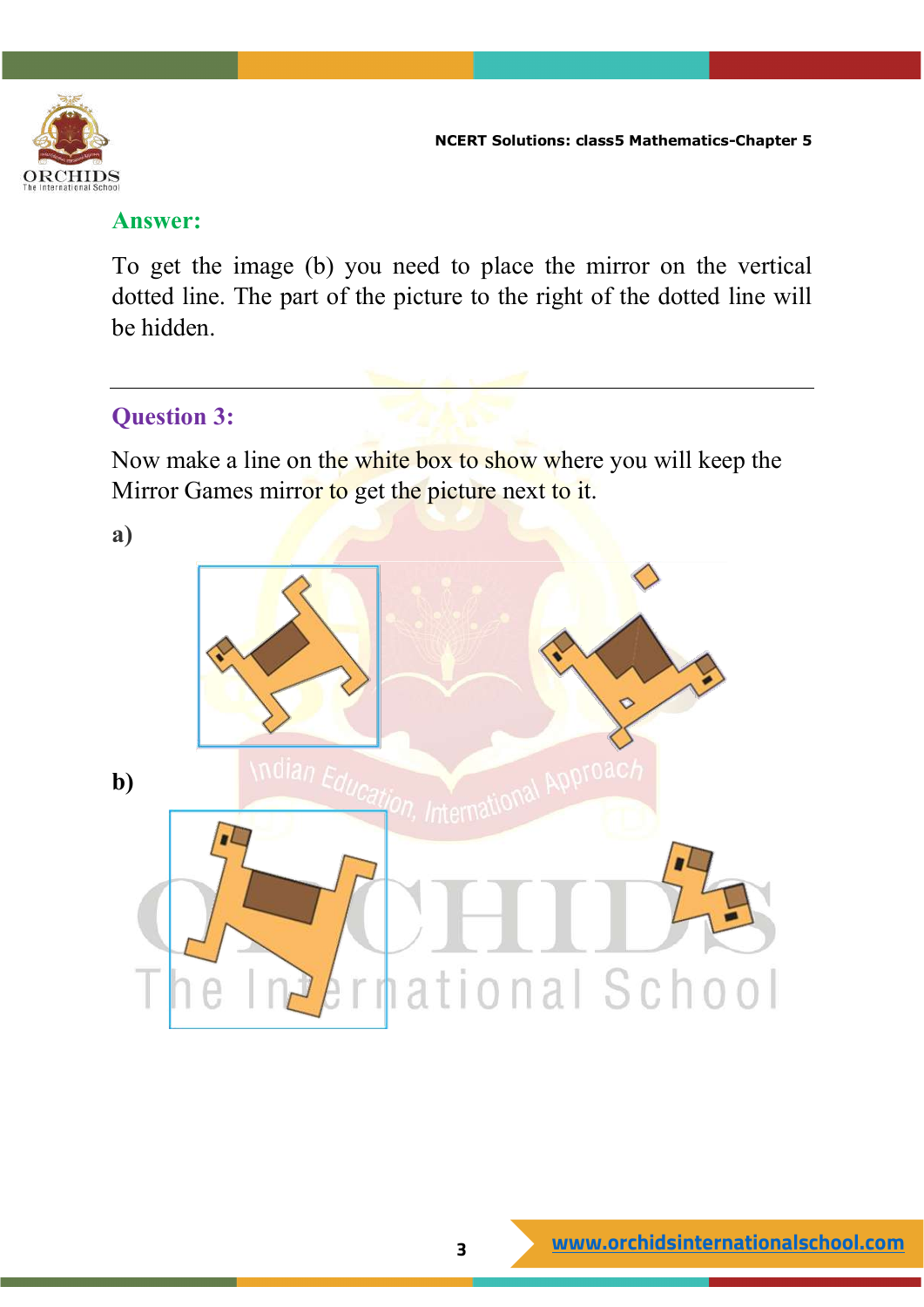

Draw a dotted line in the picture given in the white box in such a way that the part of the picture and its mirror image make the picture given next to the white box.

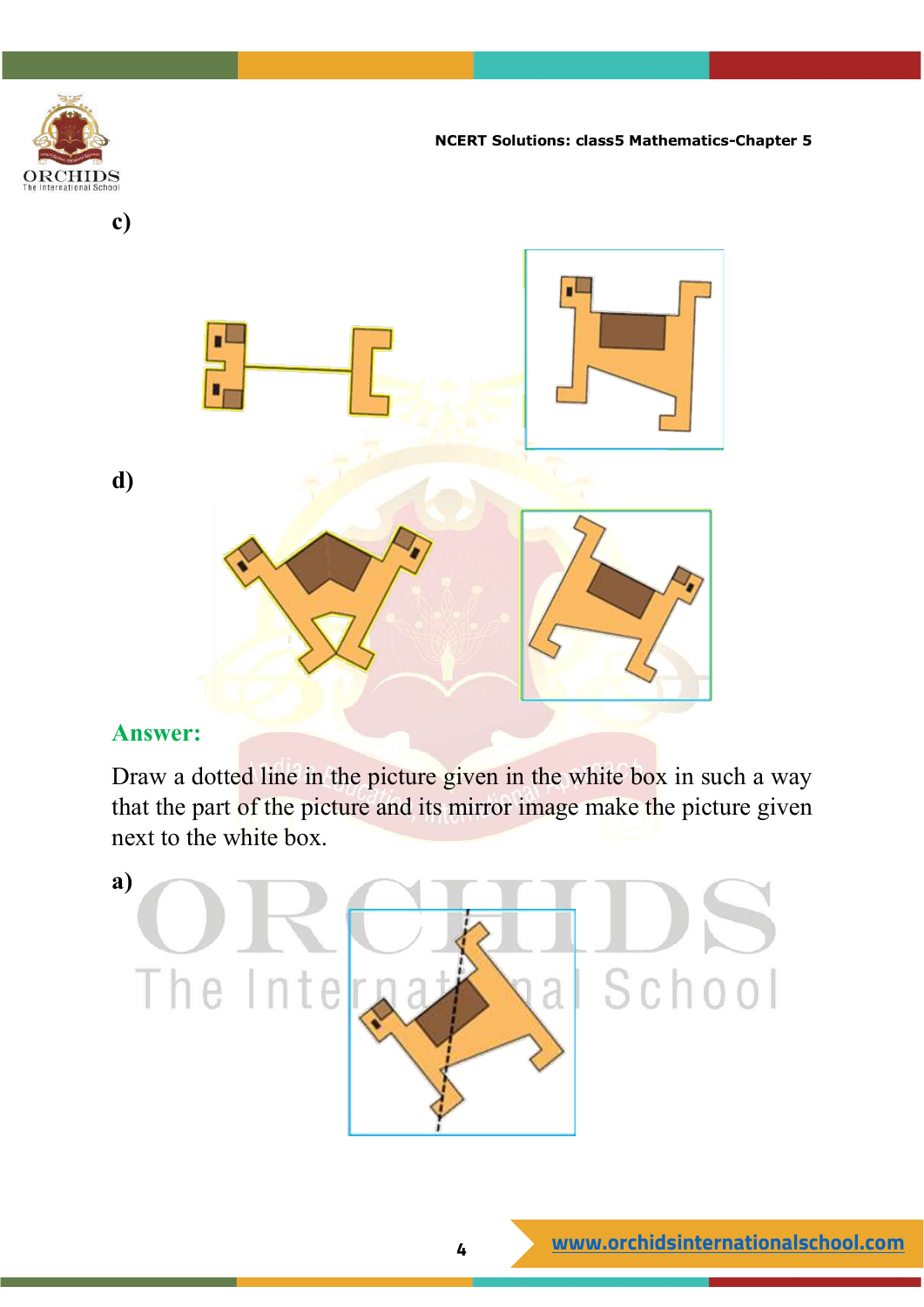

**b)**

**NCERT Solutions: class5 Mathematics-Chapter 5**

**c)** Ë \ndian  $\epsilon_{0}$ *dication, International* **d)**The Inter I School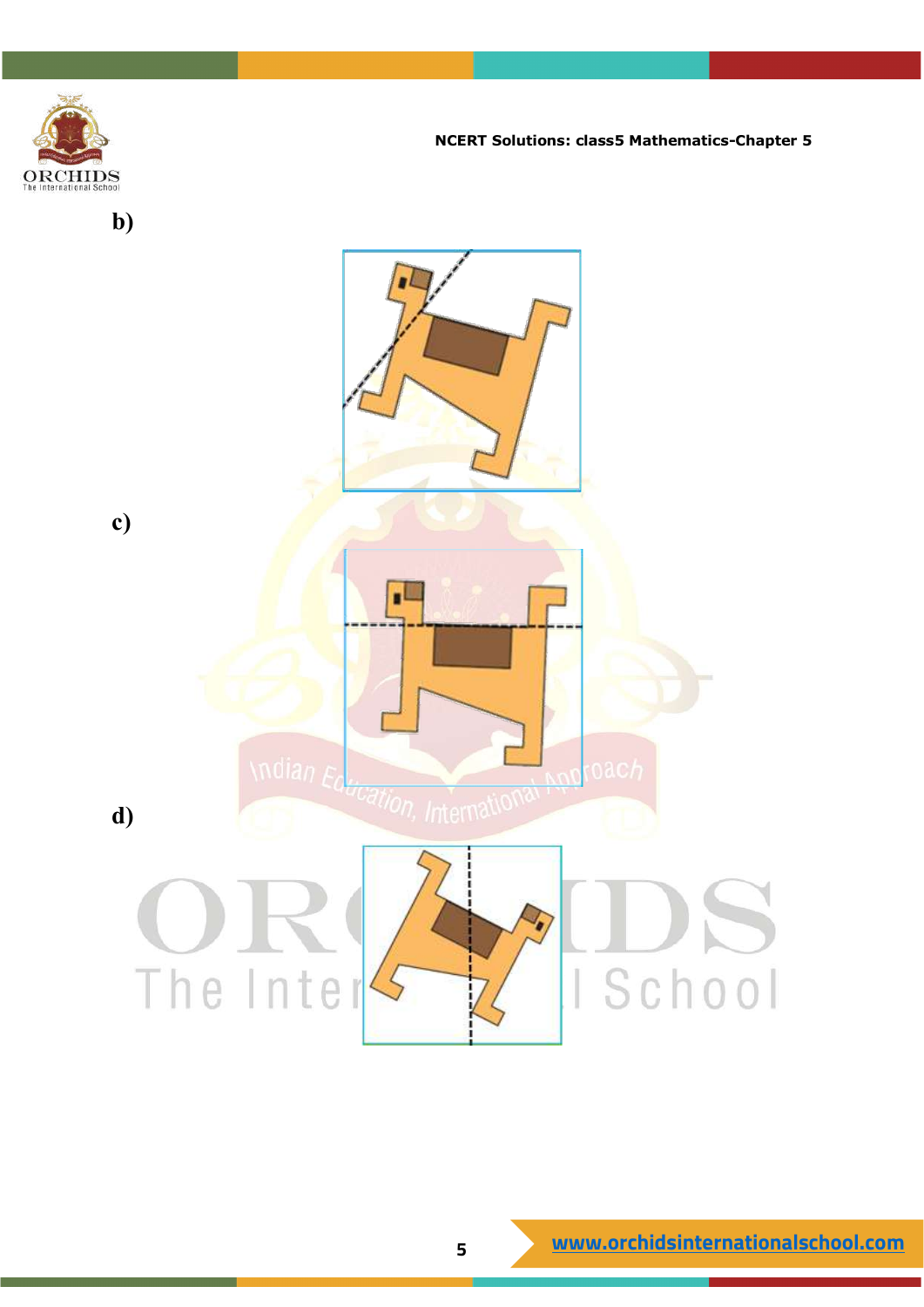

#### **Question 4:**

Venky has made a red and white shape. Make a line on the white box where you will keep a mirror to get that shape. Look at how the line is drawn in the first box to get the picture next to it.

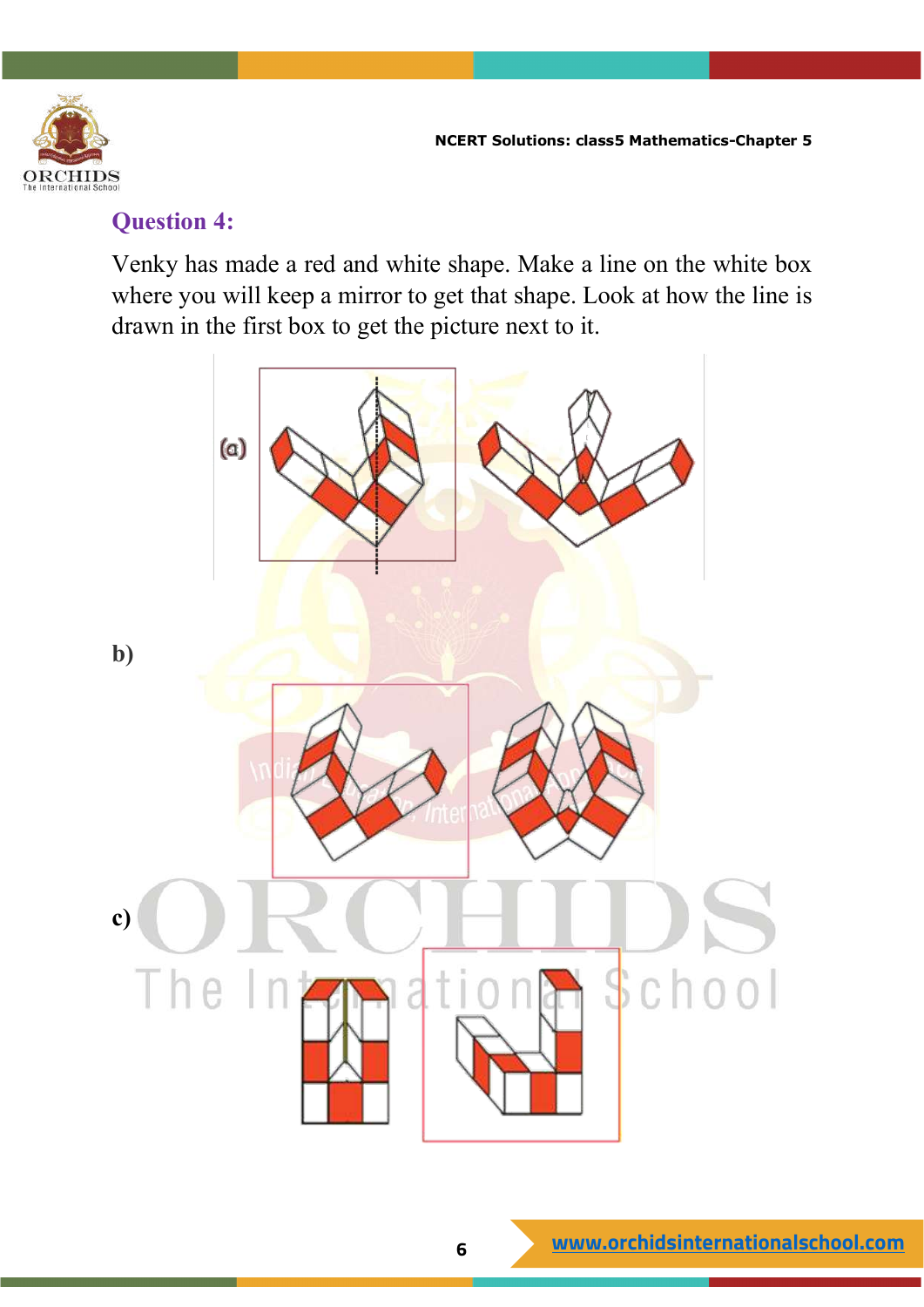

**d)**

**NCERT Solutions: class5 Mathematics-Chapter 5**



#### **Answer:**

Draw a dotted line on the shape given in the white box in such a way that the part of the shape and its mirror image make the shape given next to the white box.

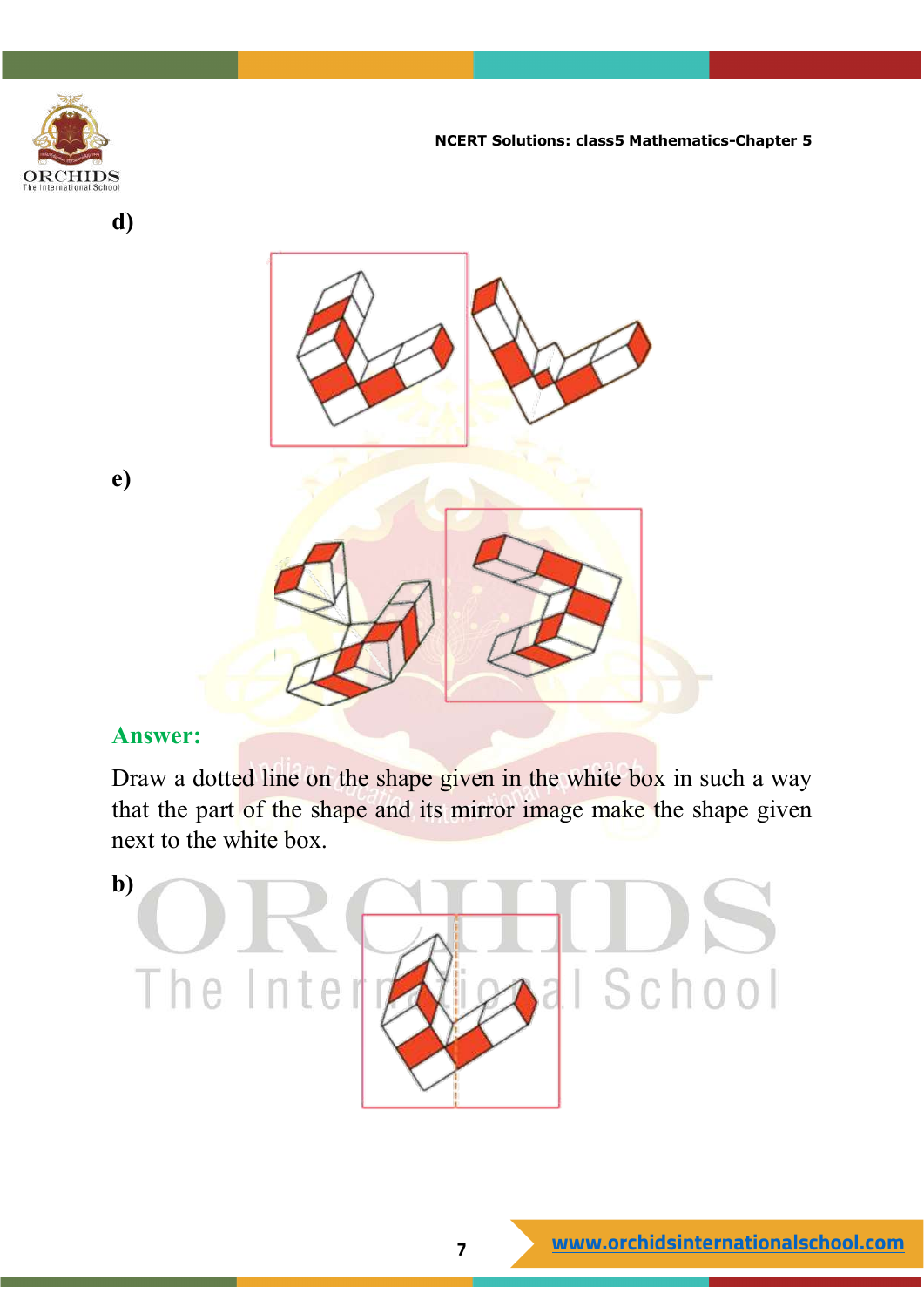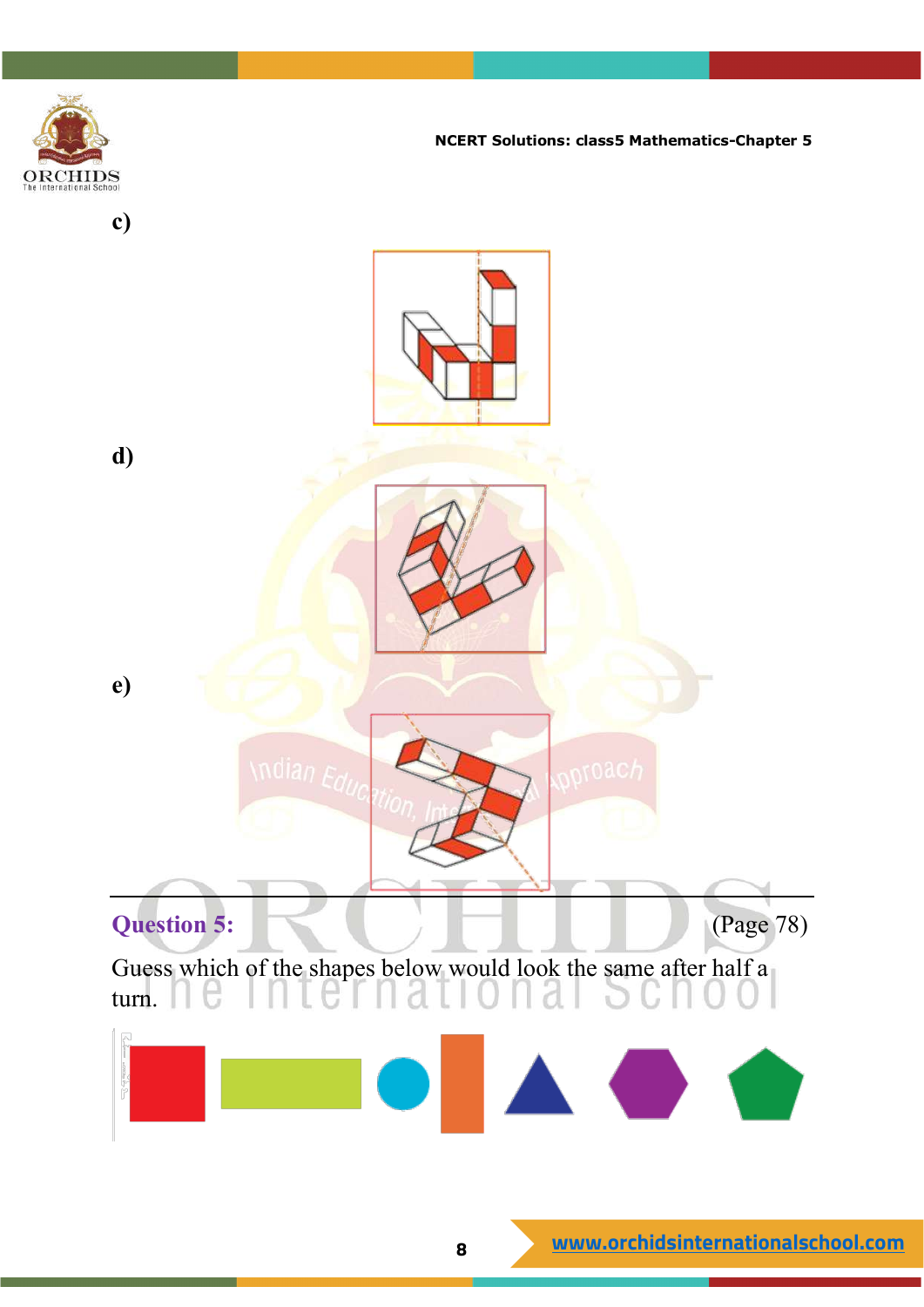

Guess and answer. Following shapes will look the same after half a turn.



## **Question 6:** (Page 79)

Find out which letters in the English alphabet look the same after half a turn.

## **Answer:**

H, I, N, O, S, X, and Z are the only letters in the English alphabet that look the same after half a turn.

## **Question 7:**

Which of these English words reads the same on half a turn?

```
ZOOM, MOW, SWIMS, SIS, NOON
```
## **Answer:**

```
MOW, SWIMS, SIS, and NOON read the same after half a turn.
```
## **Question 8:**

Give half a turn to the numbers from 0 to 9. Find which of them still look the same.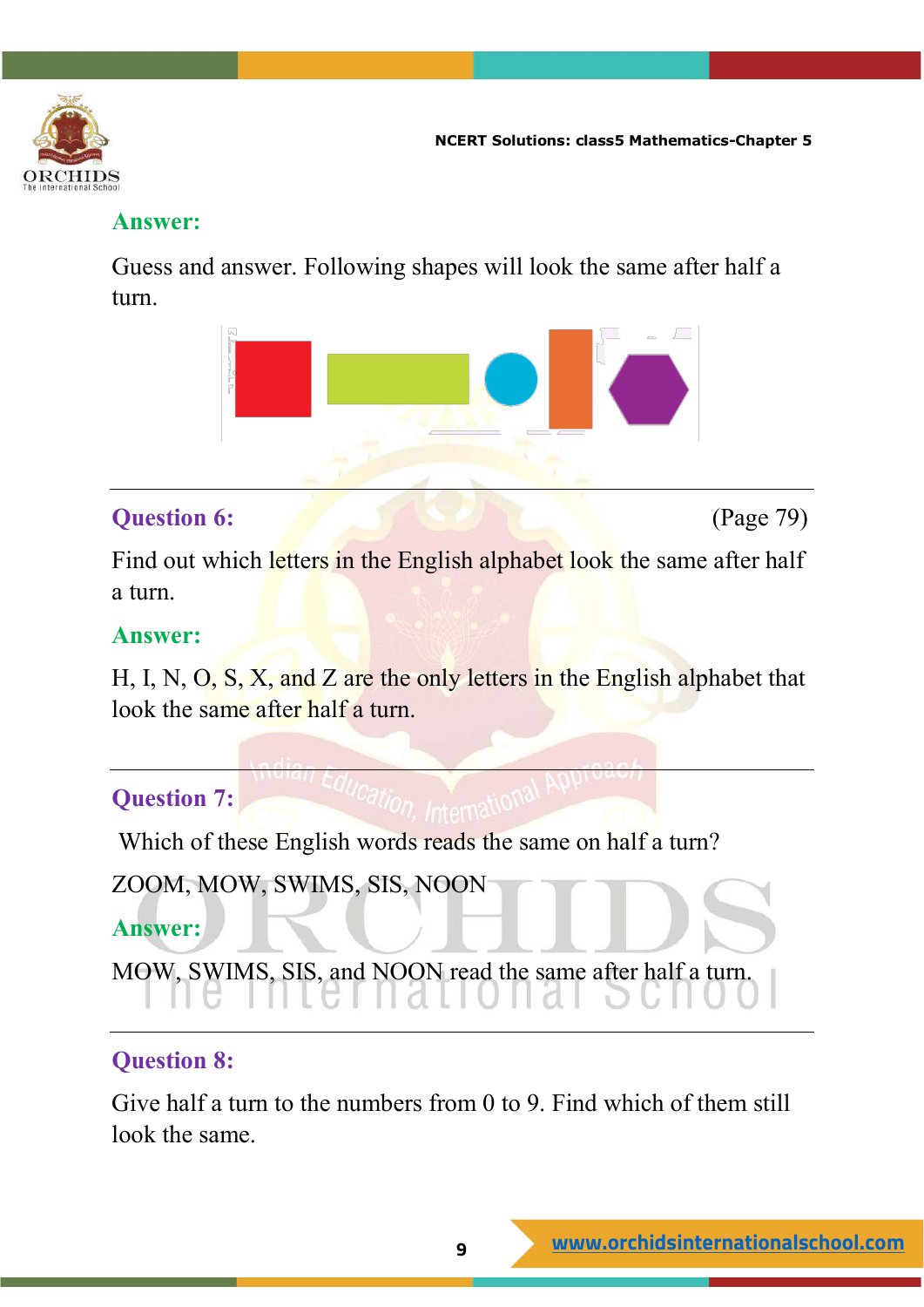

0, 1, and 8 look the same after half a turn.

#### **Question 9:**

Think of all 2, 3 and 4 digit numbers which look the same on half a turn.

#### **Answer:**

Following are the numbers that look the same after half a turn.

2-digit numbers: 11 and 88.

3-digit numbers: 101, 111, 808, 888, 181, and 818.

4-digit numbers: 1001, 1111, 8008, 8118, and 1881

## **Question 10:**

Which among the following pictures will look the same on half a turn?

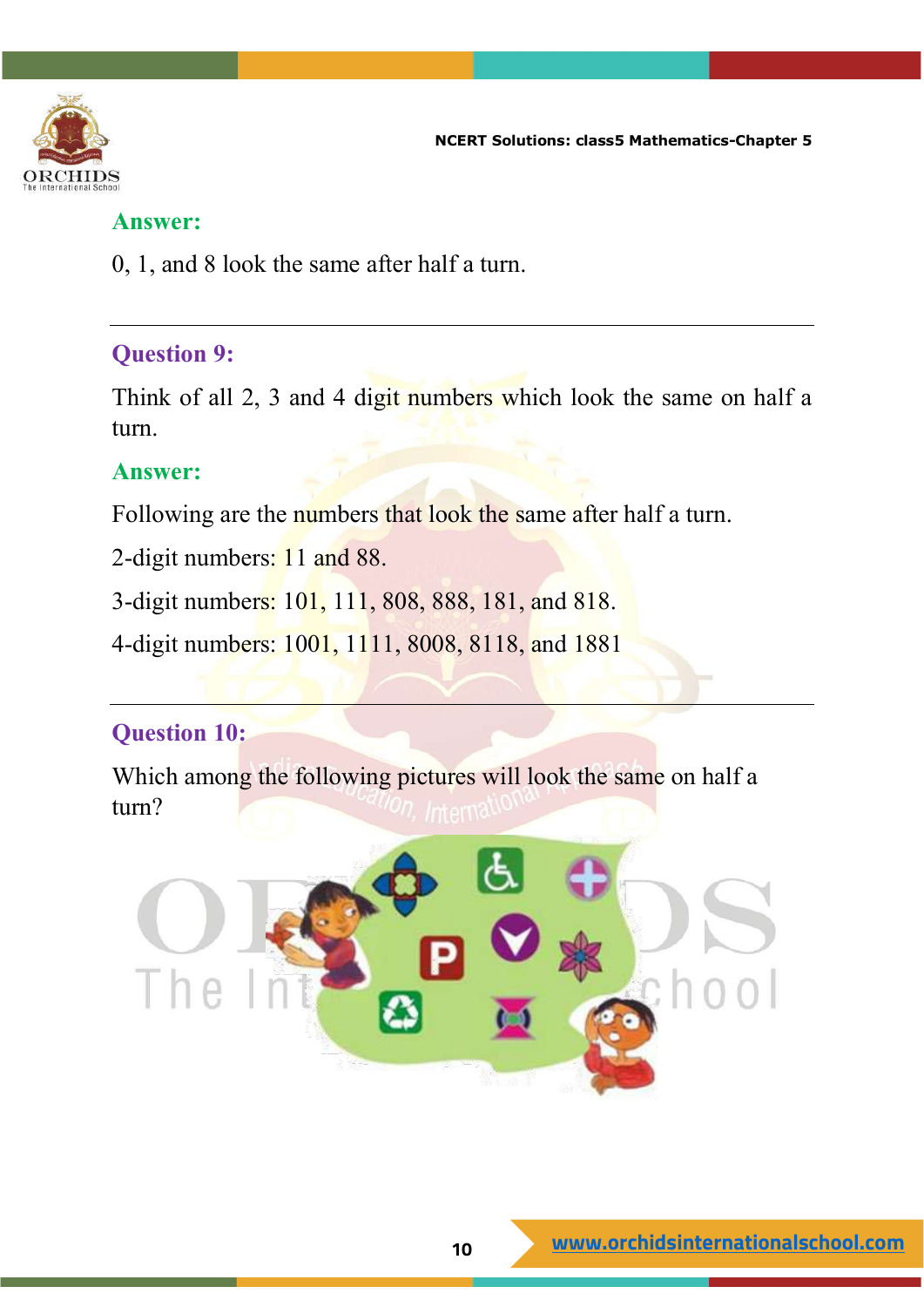

The pictures that will look the same after half turn are marked  $(\checkmark)$ .



## **Question 11: (Page 82) (Page 82)**

Will this fan also look the same after  $\frac{1}{4}$  turn? Draw in the yellow box.



## **Answer:**

The fan will not look the same after  $\frac{1}{2}$ 4 turn. Following is the drawing

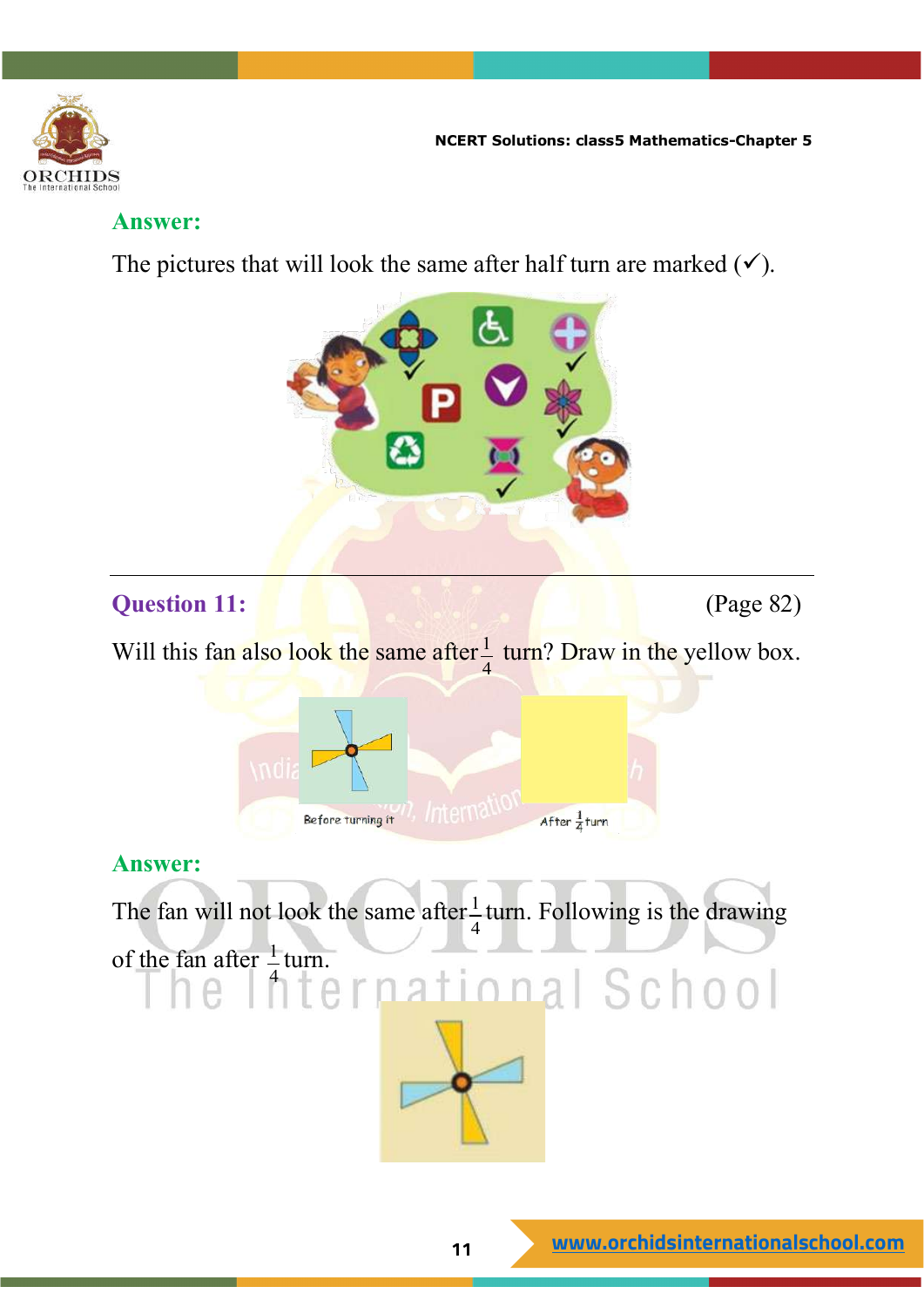

#### **Question 12:**

**a)** Among the following shapes, find out which ones would look the same after $\frac{1}{4}$ 4 turn. Put a  $(\checkmark)$ .

**b**) Put a ( $\times$ ) on the shape that will not look the same after half a turn.

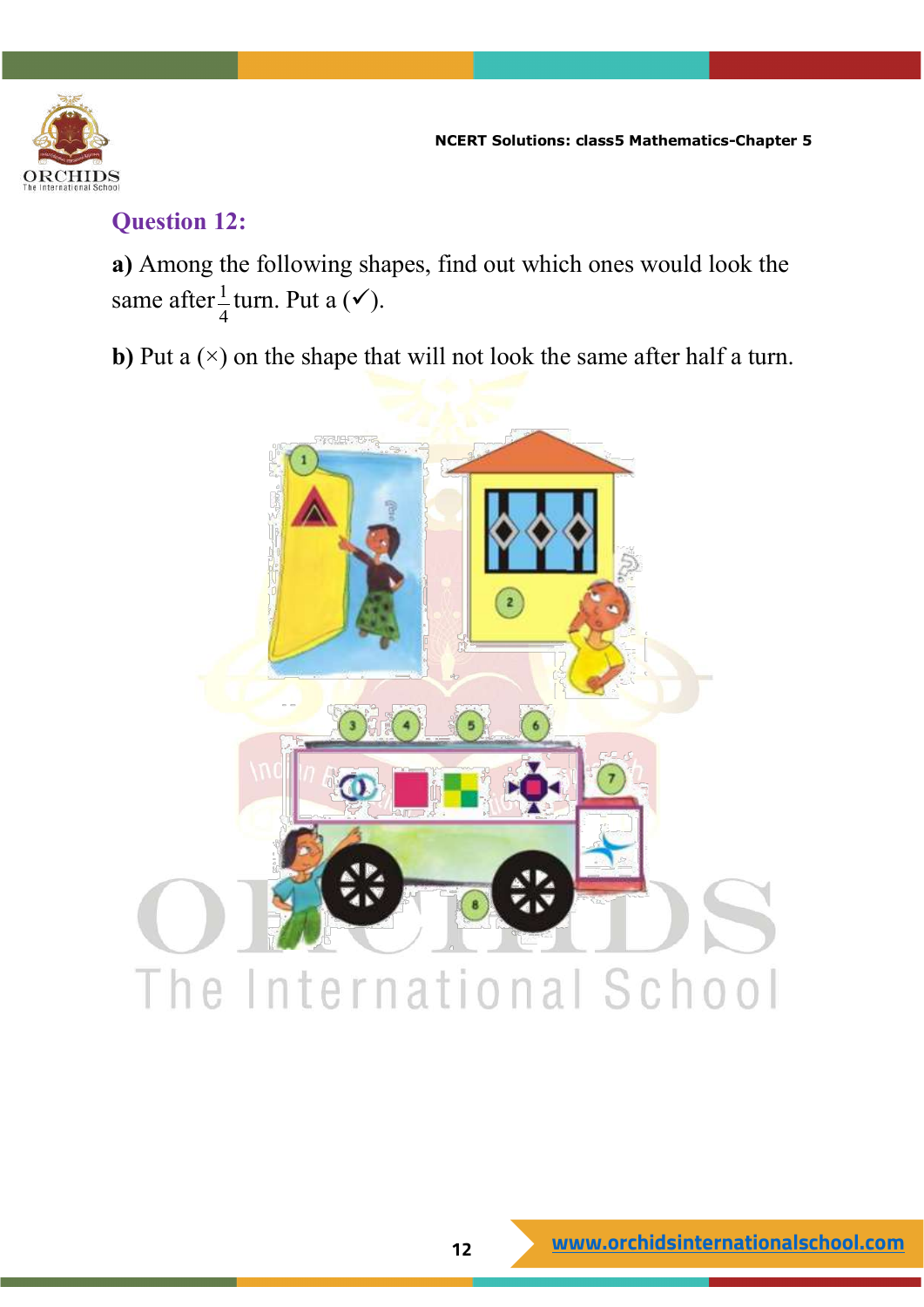

#### **Answer:**

The correct answer is:



## **Question 13:**

Try and change the shapes in such a way that the new shape remains the same on giving it half a turn.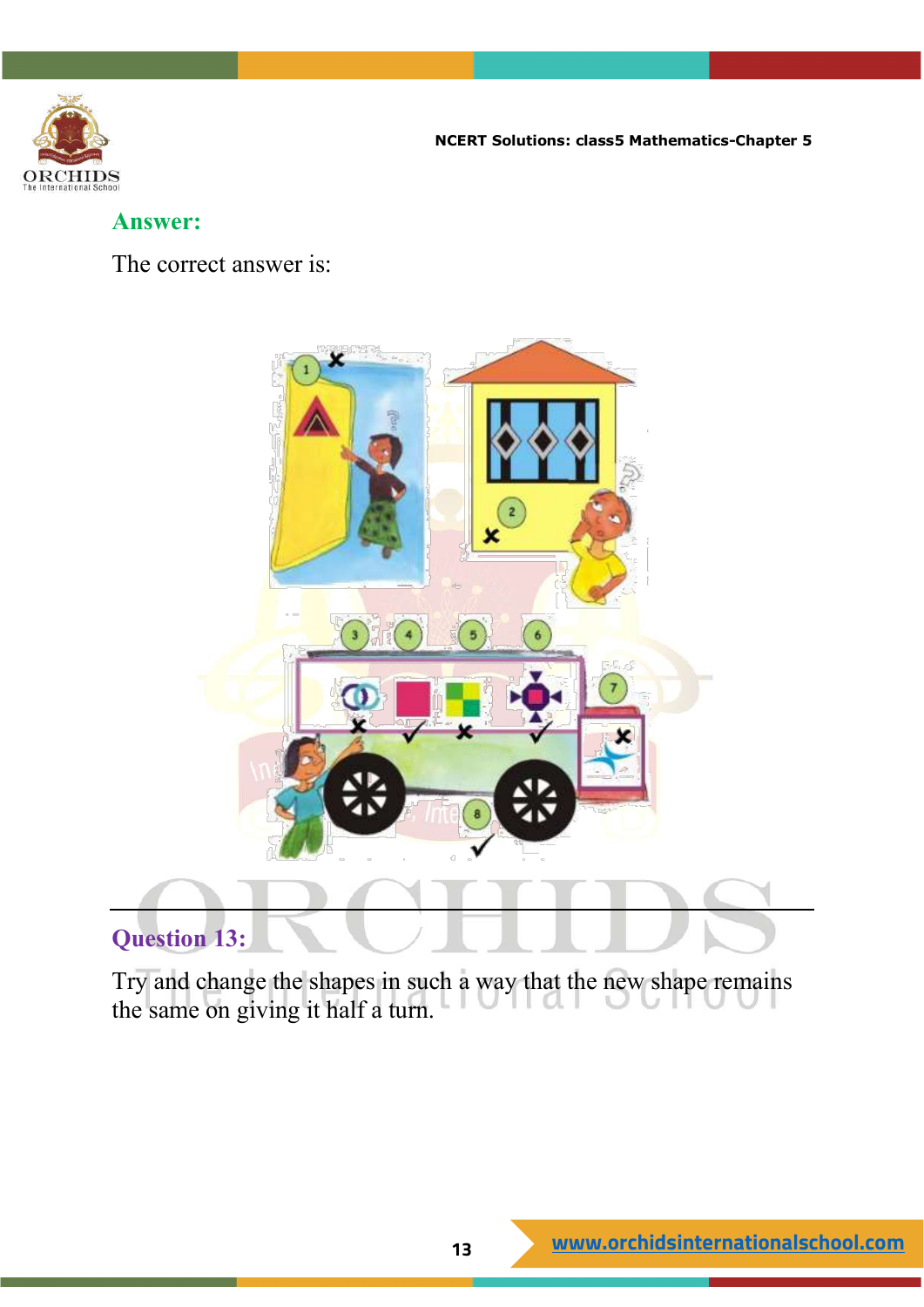

**Answer:** The correct answer is: **Question 14:**  $n + q$   $r n q + i q n q$   $\mathbb{C}$   $q$   $q$   $q$   $(Page 84)$ Draw what the following shapes would look like on  $\frac{1}{2}$ 4 turn and half a turn.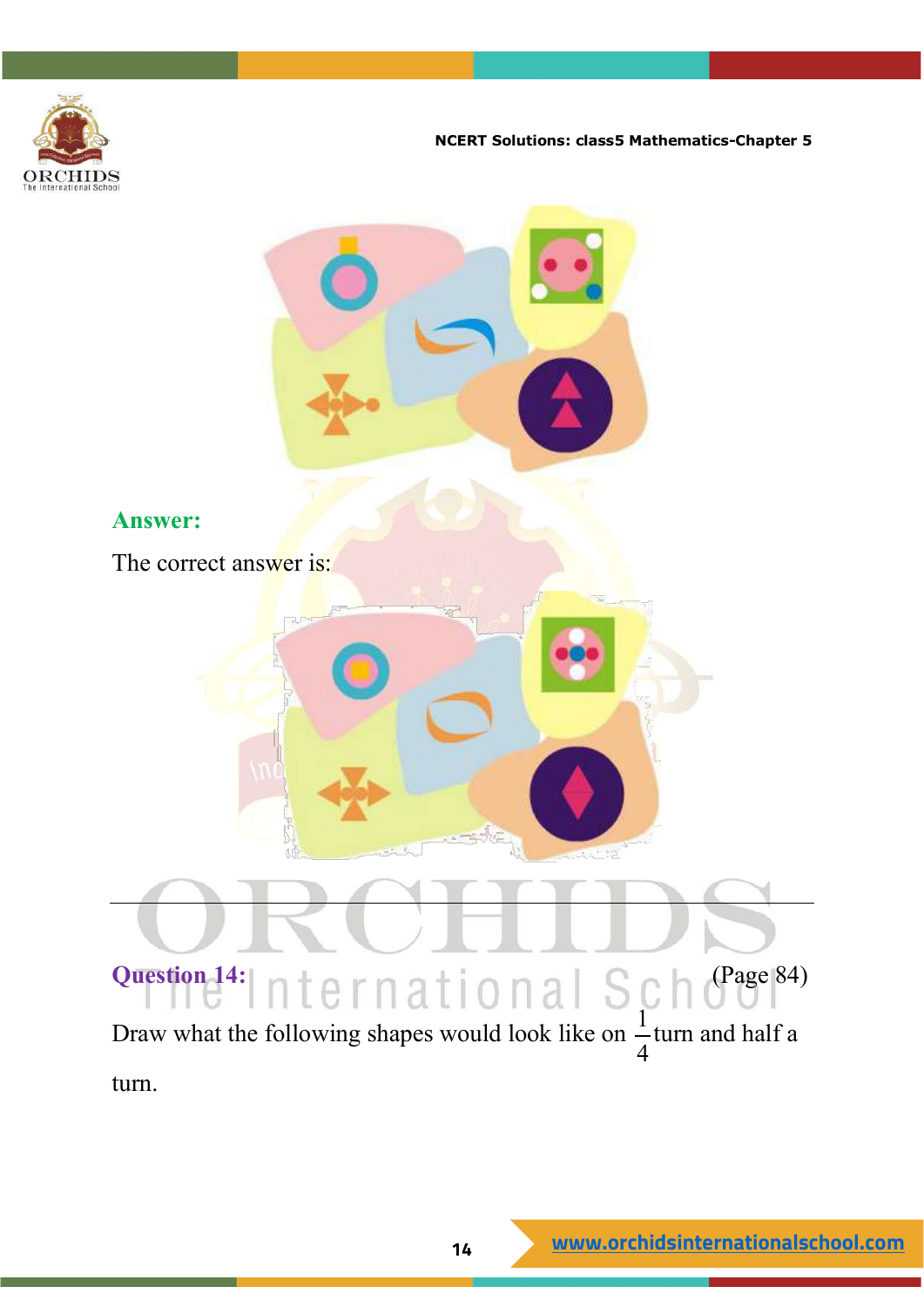

Which of the above shapes do not look the same on  $\frac{1}{4}$ 4 turn? Which shapes do not look the same on a  $\frac{1}{2}$ 2 turn?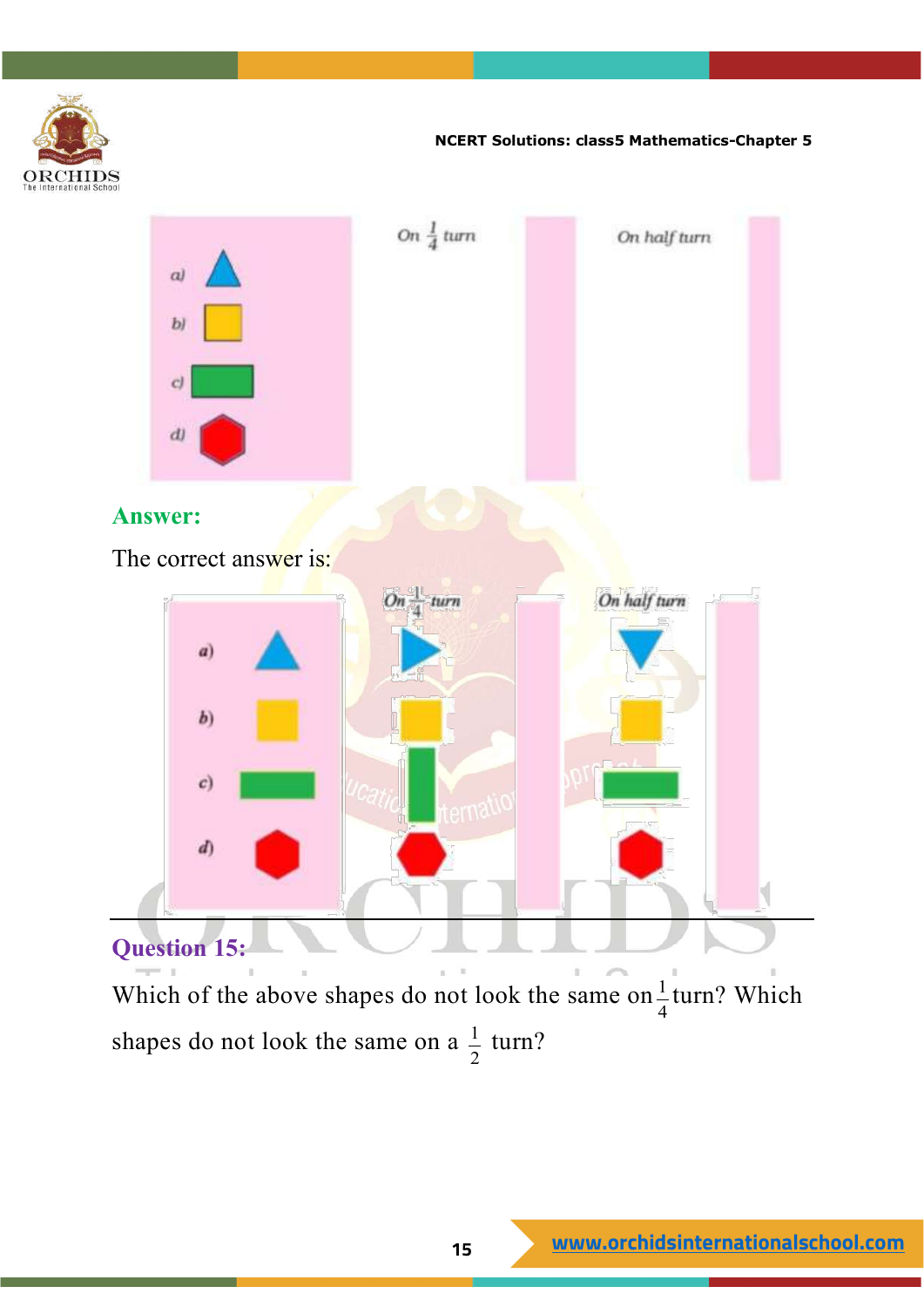

#### **Answer:**

On  $\frac{1}{1}$  $\frac{1}{4}$  turn, images (a), (c), and (d) do not look the same.

On  $\frac{1}{2}$  $\frac{1}{2}$  turn, image (a) does not look the same.

## **Question 16:**

Which fan will look the same on a  $\frac{1}{2}$ 3 turn?



## **Answer:**

The fan shown as picture (a) will look the same on a 1 3 turn.



Draw the shape after  $\frac{1}{2}$ 3 turn.



 $b)$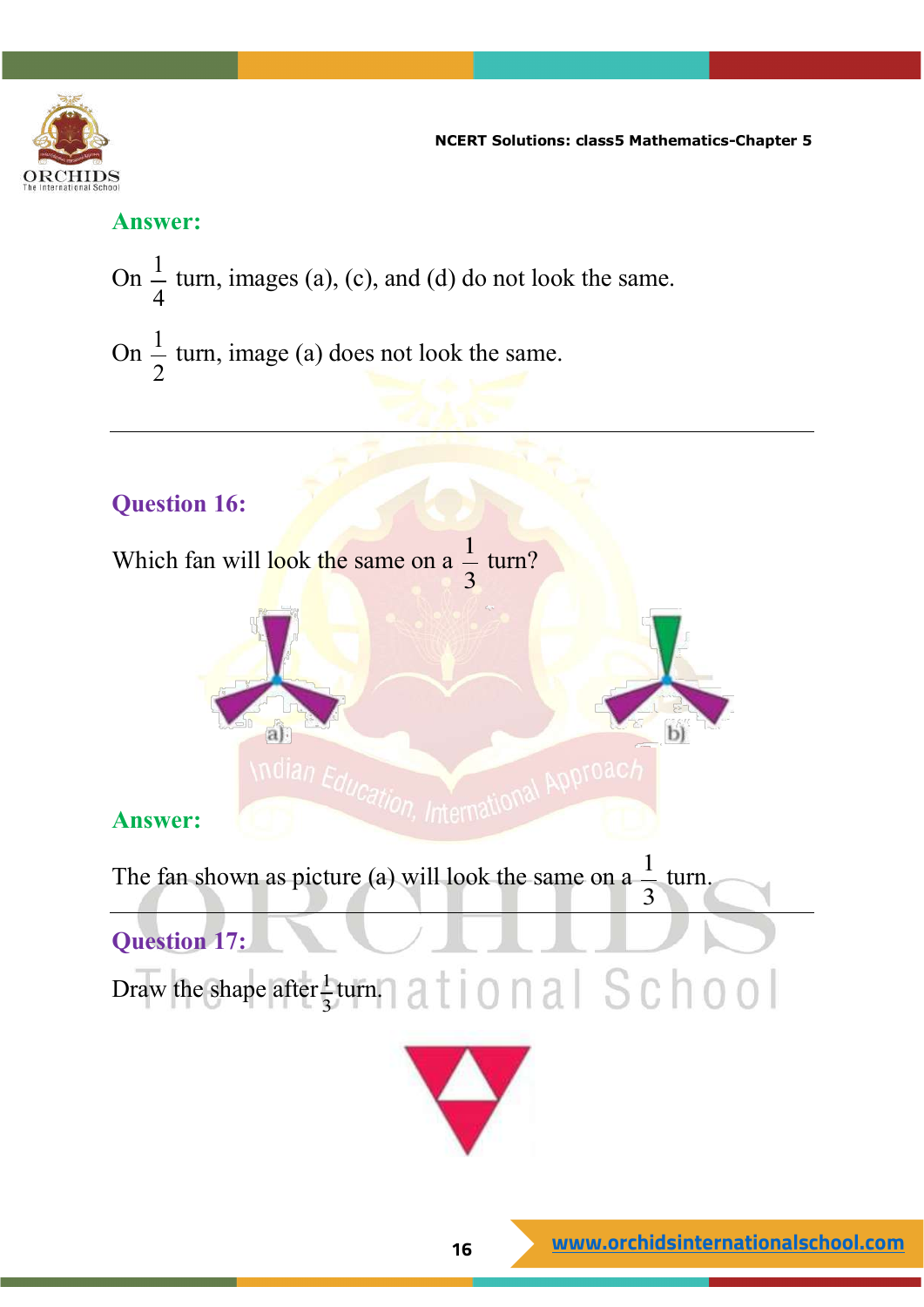

#### **Answer:**

The shape will look the same after 3 turn.



1

## **Question 1:** (Page 85)

Look at the following shapes. Draw how they will look like on  $\frac{1}{2}$ 3 and 1 turn.



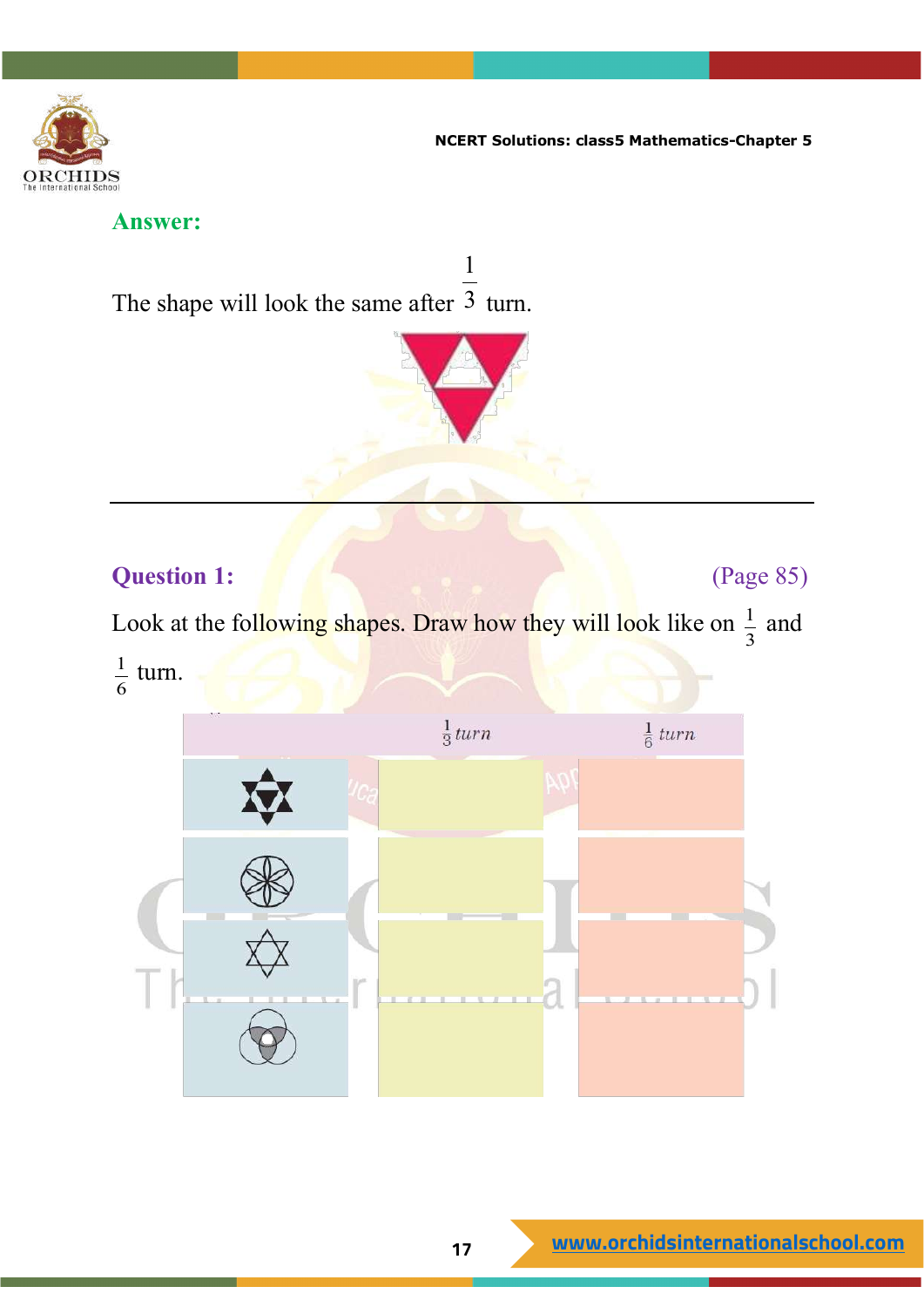

#### **Answer:**

The correct answer is:



## **Question 2:**

**a)** Find out which of these figures look the same on turn. Mark them with  $(\check{v})$ 

**b)** Which are the ones that will not look the same after  $\frac{1}{2}$ 3 turn? Mark them with  $(x)$ 

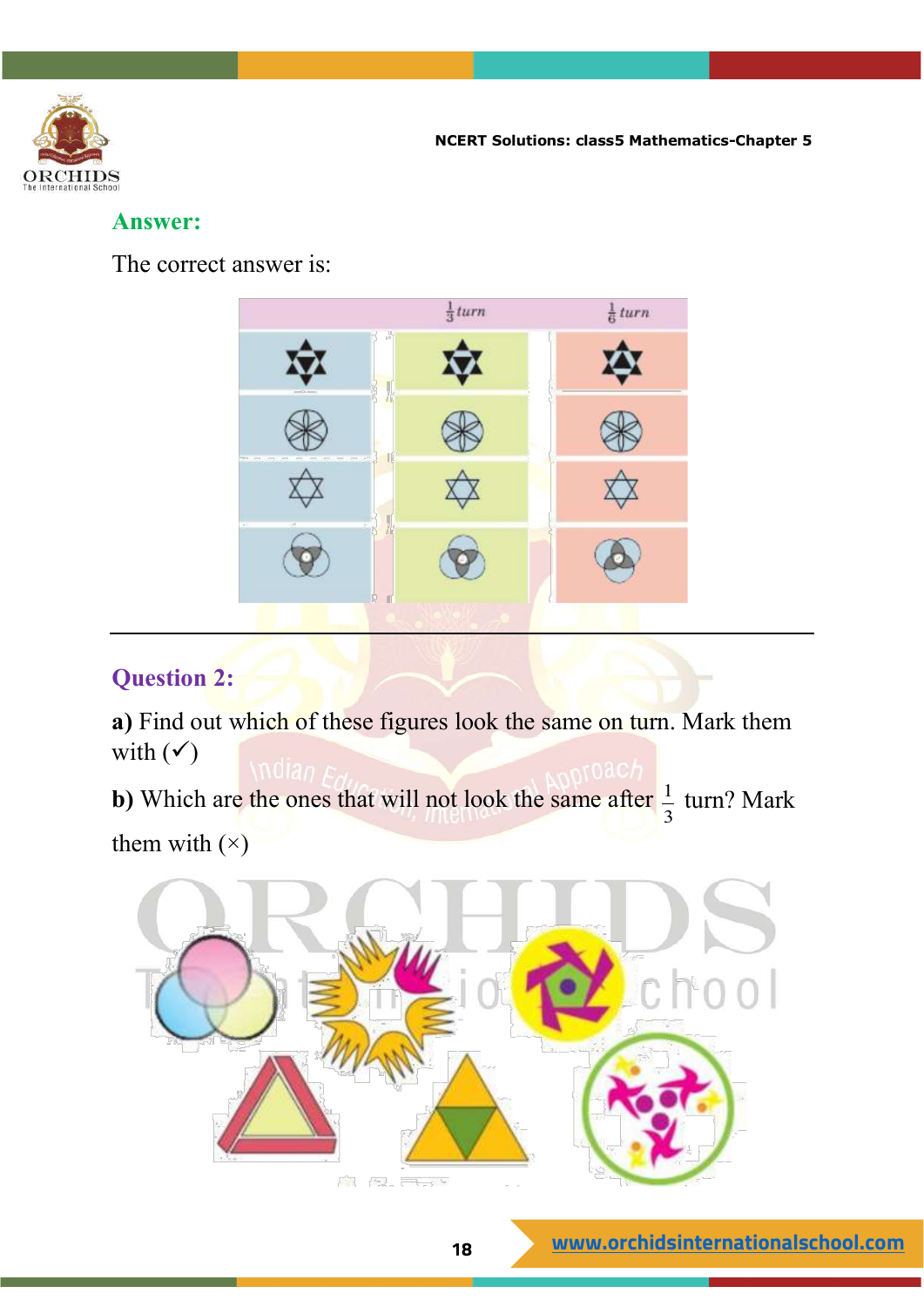

The correct answer is:



## **Question 3:**

Try and change the shapes below in such a way that they look the same on  $\frac{1}{2}$ 3 turn.